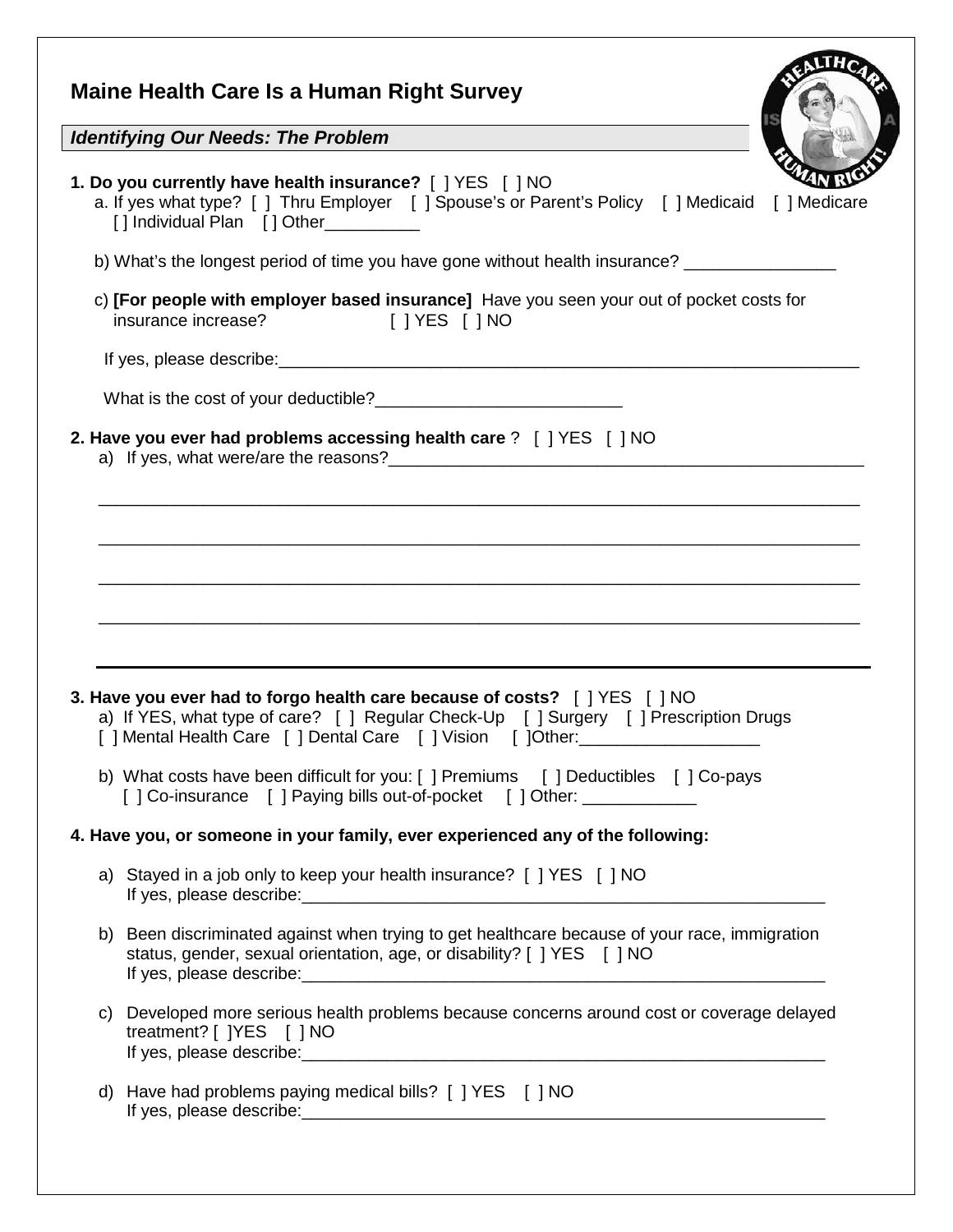e) Have you ever had to travel a significant distance to access the care you or your family needed? [ ] YES [ ] NO

If yes, please describe what care  $\_$ 

# *Claiming Our Rights: The Action*

#### **5. Do you think everyone in Maine should get the health care they need? [ ]** YES [ ] NO

**6:** The Universal Declaration of Human Rights states that *"Everyone has the right to a standard of living adequate for the health and well-being of himself and of his family, including food, clothing, housing and medical care*."

#### **Have you heard of this human right before?** [ ] YES [ ] NO

# **7. Do you believe that health care is a human right?** [ ] YES [ ] NO

- **a)** Do you believe our government has an obligation to protect the human right to health care? [ ] YES [ ] NO [ ] NOT SURE
- **b)** Would you say that the human right to health care is protected here in Maine? [ ] YES [ ] NO [ ] NOT SURE

# **8. Do you feel that you have a say in decisions about our health care system? [ ]** YES [ ] NO

*Responsibilities of Government: The Solution*

**9. What do you think of the idea of a universal health care system**, which would be publicly funded from our taxes rather than paying premiums and deductibles to insurers and medical care providers? [ ] LIKE IT [ ] DON'T LIKE [ ] NOT SURE

\_\_\_\_\_\_\_\_\_\_\_\_\_\_\_\_\_\_\_\_\_\_\_\_\_\_\_\_\_\_\_\_\_\_\_\_\_\_\_\_\_\_\_\_\_\_\_\_\_\_\_\_\_\_\_\_\_\_\_\_\_\_\_\_\_\_\_\_\_\_\_\_\_\_\_\_\_\_\_\_\_\_\_

\_\_\_\_\_\_\_\_\_\_\_\_\_\_\_\_\_\_\_\_\_\_\_\_\_\_\_\_\_\_\_\_\_\_\_\_\_\_\_\_\_\_\_\_\_\_\_\_\_\_\_\_\_\_\_\_\_\_\_\_\_\_\_\_\_\_\_\_\_\_\_\_\_\_\_\_\_\_\_\_\_\_\_

\_\_\_\_\_\_\_\_\_\_\_\_\_\_\_\_\_\_\_\_\_\_\_\_\_\_\_\_\_\_\_\_\_\_\_\_\_\_\_\_\_\_\_\_\_\_\_\_\_\_\_\_\_\_\_\_\_\_\_\_\_\_\_\_\_\_\_\_\_\_\_\_\_\_\_\_\_\_\_\_\_\_\_

\_\_\_\_\_\_\_\_\_\_\_\_\_\_\_\_\_\_\_\_\_\_\_\_\_\_\_\_\_\_\_\_\_\_\_\_\_\_\_\_\_\_\_\_\_\_\_\_\_\_\_\_\_\_\_\_\_\_\_\_\_\_\_\_\_\_\_\_\_\_\_\_\_\_\_\_\_\_\_\_\_\_\_

\_\_\_\_\_\_\_\_\_\_\_\_\_\_\_\_\_\_\_\_\_\_\_\_\_\_\_\_\_\_\_\_\_\_\_\_\_\_\_\_\_\_\_\_\_\_\_\_\_\_\_\_\_\_\_\_\_\_\_\_\_\_\_\_\_\_\_\_\_\_\_\_\_\_\_\_\_\_\_\_

\_\_\_\_\_\_\_\_\_\_\_\_\_\_\_\_\_\_\_\_\_\_\_\_\_\_\_\_\_\_\_\_\_\_\_\_\_\_\_\_\_\_\_\_\_\_\_\_\_\_\_\_\_\_\_\_\_\_\_\_\_\_\_\_\_\_\_\_\_\_\_\_\_\_\_\_\_\_\_\_

a) If you could change anything about our health care system, what would it be?

**10. Any other comments you'd like to make?**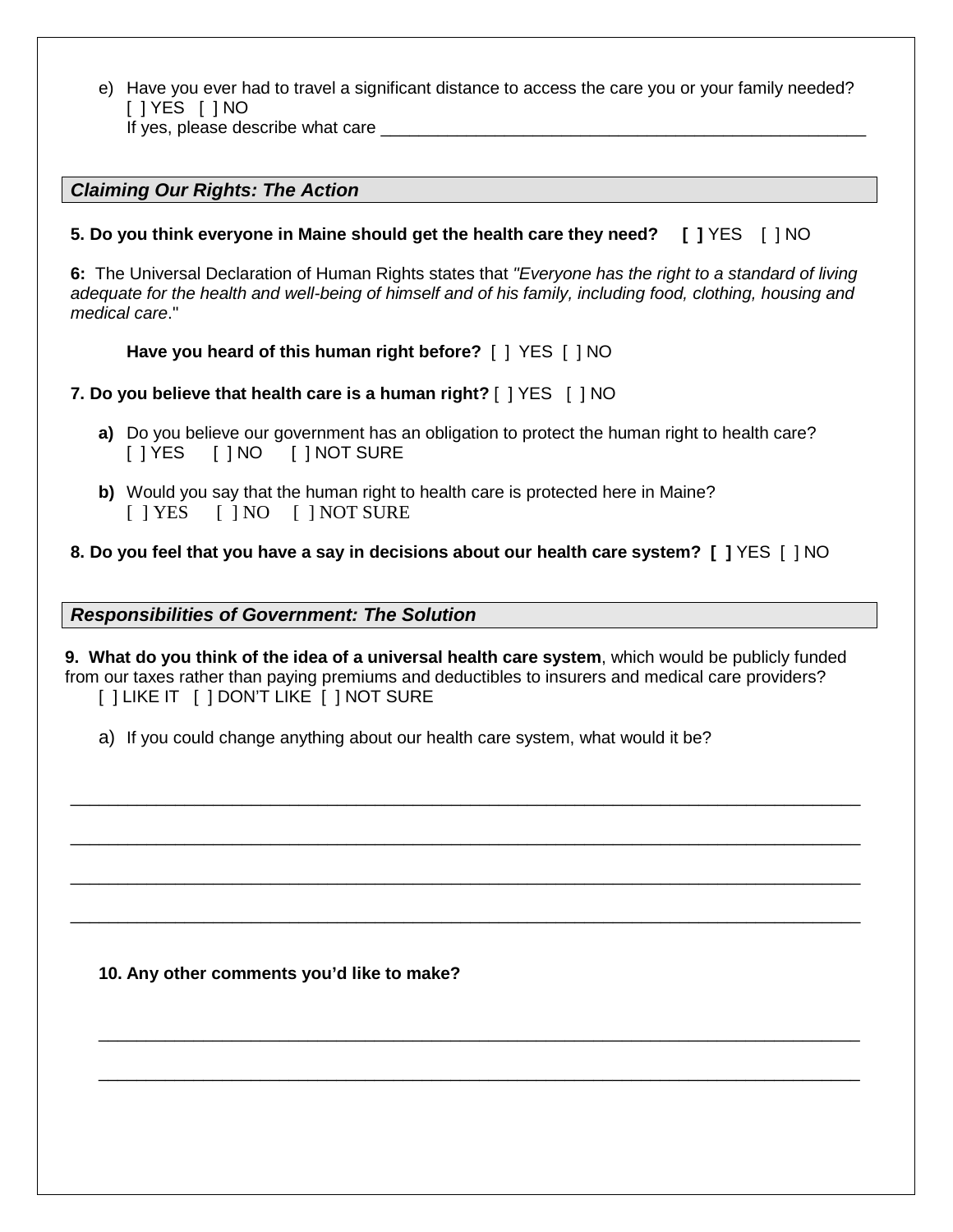| About you (this will help us analyze the results of this survey)                                                                                                          |
|---------------------------------------------------------------------------------------------------------------------------------------------------------------------------|
|                                                                                                                                                                           |
| Which gender do you identify with:<br>[] Female [] Male [] Transgender                                                                                                    |
| Your race or ethnicity:<br>[] White [] African American [] Asian<br>[ ] Latino [ ] Native/Indigenous [ ] Other: ___________                                               |
| Your age:                                                                                                                                                                 |
| What is your annual household income? [] less than \$12,167 [] \$12,168-\$17,711 [] \$17,712-\$30,810<br>[] \$30,811-\$55,471 [] \$55,472- \$108,724 [] \$108,725 or more |
| How many people are in your household?                                                                                                                                    |
| What is your occupation? _______________                                                                                                                                  |
|                                                                                                                                                                           |
|                                                                                                                                                                           |
|                                                                                                                                                                           |
|                                                                                                                                                                           |
|                                                                                                                                                                           |
|                                                                                                                                                                           |
|                                                                                                                                                                           |
|                                                                                                                                                                           |
|                                                                                                                                                                           |
|                                                                                                                                                                           |
|                                                                                                                                                                           |
|                                                                                                                                                                           |
|                                                                                                                                                                           |
|                                                                                                                                                                           |
|                                                                                                                                                                           |
|                                                                                                                                                                           |